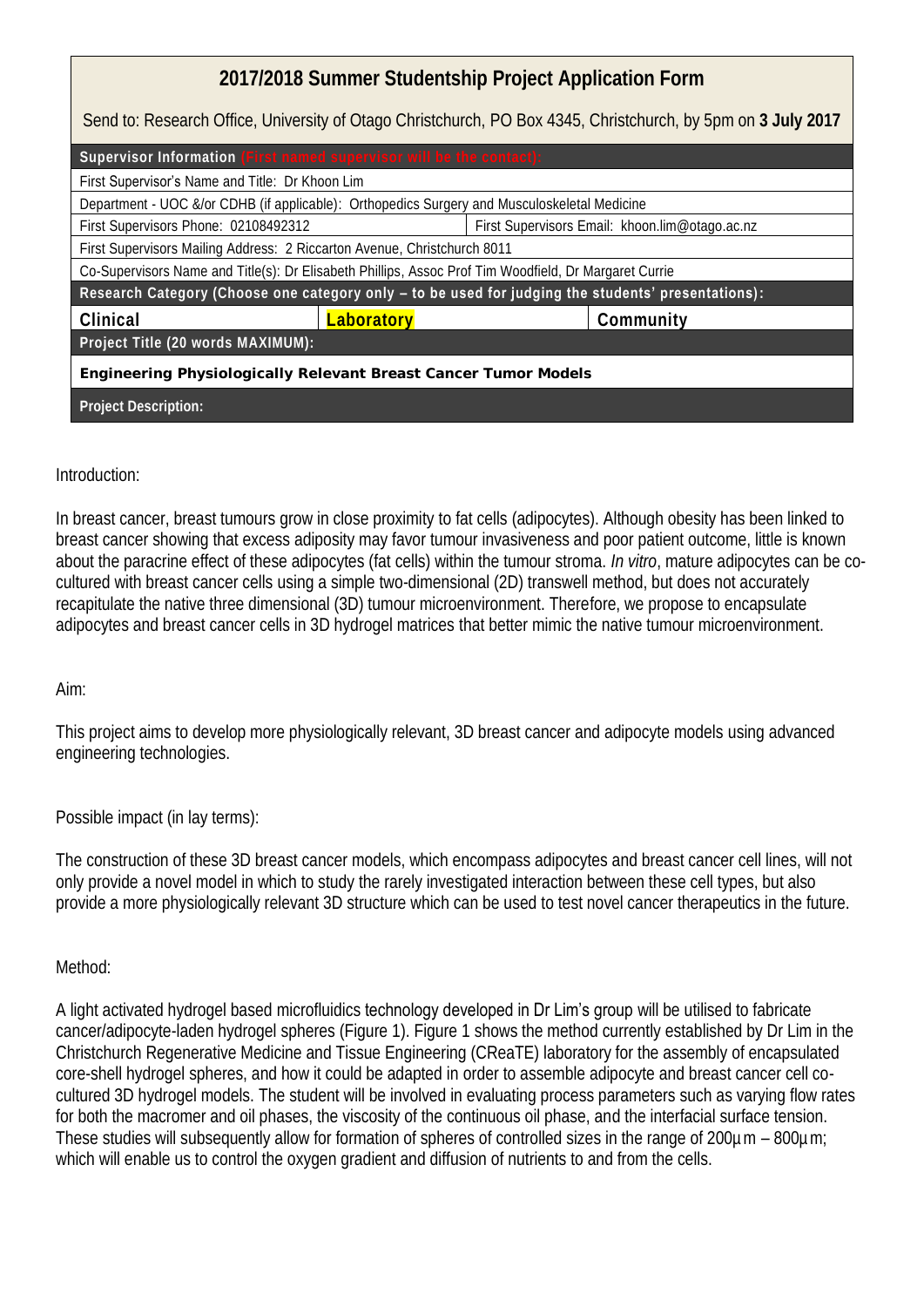

Figure 1: i) Fabrication of 3D hydrogel spheres using concentric co-axial flow microfluidic device. Hydrogel precursor solution and cells will be fed through silica-micro-capillaries (inner and middle phase), oil is used as a continuous phase to shear off the hydrogel spheres, which are then photo-polymerised. Live/dead images of breast cancer cell (MCF-7) encapsulated within gelatin based hydrogel spheres (ii & iii).